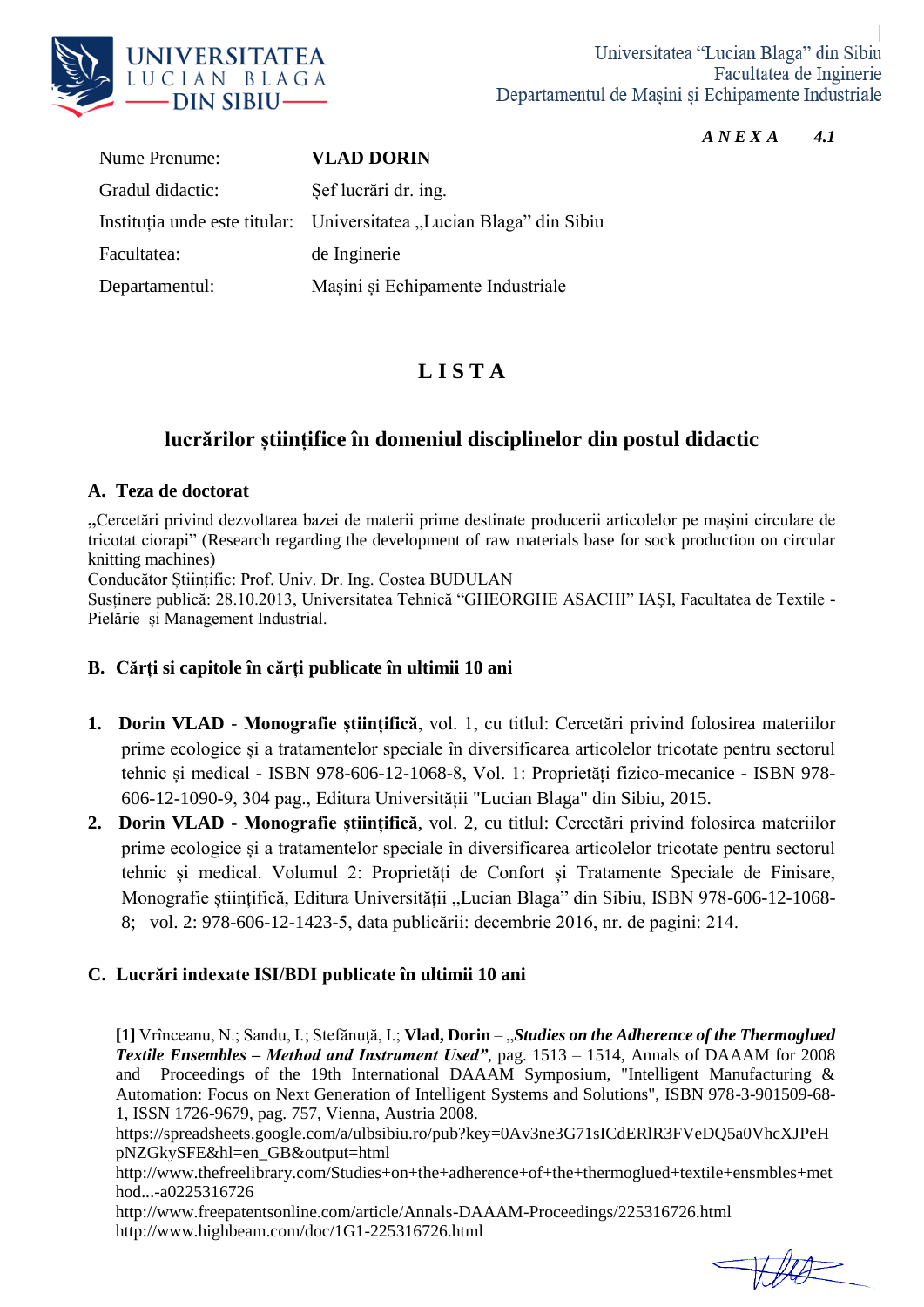

https://getinfo.de/app/Studies-on-the-Adherence-of-the-Thermoglued-Textile/id/BLCP%3ACN072864704

**[2]** Stefănuţă, I.; Vrînceanu, N.; **Vlad, Dorin** – "*Studies Concerning the Adherence Strength of Some Termoglued Textile Ensembles" – Results and Interpretations***,** pag. 1309 – 1310, Annals of DAAAM for 2008 and Proceedings of the 19th International DAAAM Symposium, "Intelligent Manufacturing & Automation: Focus on Next Generation of Intelligent Systems and Solutions"ISBN 978-3-901509-68-1, ISSN 1726-9679, Vienna, Austria 2008.

https://spreadsheets.google.com/a/ulbsibiu.ro/pub?key=0Av3ne3G71sICdERlR3FVeDQ5a0VhcXJPeH pNZGkySFE&hl=en\_GB&output=html

http://www.thefreelibrary.com/Studies+concerning+the+adherence+strength+of+some+thermoglued+te xtile...-a0225316624

http://www.highbeam.com/doc/1G1-225316624.html

**[3]** Stefănuţă, I.; **Vlad, Dorin -** Studies concerning the adherence strength of some thermoglued textile ensembles, DAAAM International Scientific Book Publisher: DAAAM International Vienna Audience: Academic Format: Magazine/Journal, Subject: Engineering and manufacturing industries Copyright: COPYRIGHT 2009 DAAAM International Vienna ISSN: 1726-9687, p643, Publication date: 01/01/2009, DAAAM International Scientific Book (ISSN 1726-9687) since 2009 is included in EBSCO BIBLIOGRAPHIC DATABASE.

http://www.daaam.com/daaam/Book/Book.htm

http://www.freepatentsonline.com/article/DAAAM-International-Scientific-Book/224335570.html

http://www.thefreelibrary.com/Studies+concerning+the+adherence+strength+of+some+thermoglued+te xtile...-a0224335570

http://connection.ebscohost.com/c/articles/48177885/studies-concerning-adherence-strength-somethermoglued-textile-ensembles

http://dx.doi.org/10.2507/daaam.scibook.2009.62

**[4] Dorin Vlad**, Alina Floca, Milena Dinu, "*Study on Strength and Breaking Elongation for Yarns and Knitted Fabrics Used to Make Socks"*, Annals of DAAAM for 2010 and Proceedings of the 21th International DAAAM Symposium, Zadar, Croatia, 20-23rd October 2010, http://www.daaam.com/daaam/Publications/Publications.htm

https://spreadsheets.google.com/pub?key=0Av3ne3G71sICdFIxcWtKR3JvWnRDWFZPbVBZdmc3TV E&hl=en\_GB&output=html;

http://apps.isiknowledge.com/summary.do?qid=1&product=UA&SID=T2IbenA1JD7nHG2b2A8&searc h\_mode=GeneralSearch

http://www.thefreelibrary.com/Study+on+strength+and+breaking+elongation+for+yarns+and+knitted... -a0246013833

http://web.a.ebscohost.com/abstract?direct=true&profile=ehost&scope=site&authtype=crawler&jrnl=17 269679&AN=55674725&h=i2lDZ9dAN4vVVXAAjvtraaUsltyGLe6Vc8zqS7UlKcb5Trz7RqETU2QF

MDsepdjkB67tU%2bx8x4gjFIOZIDfqbA%3d%3d&crl=c

http://www.highbeam.com/doc/1G1-246013833.html

https://getinfo.de/app/Study-on-Strength-and-Breaking-Elongation-for-

Yarns/id/BLCP%3ACN077837939

**[5]** Diana Coman, Ioan Neagu, **Dorin Vlad***,* Cristian Matran, "*Researches regarding the using new textile parts in the automotive industry",* Annals of DAAAM for 2010 and Proceedings of the 21th International DAAAM Symposium, Zadar, Croatia Zadar, Croatia, 20-23rd October 2010, http://www.daaam.com/daaam/Publications/Publications.htm

https://spreadsheets.google.com/pub?key=0Av3ne3G71sICdFIxcWtKR3JvWnRDWFZPbVBZdmc3TV E&hl=en\_GB&output=html

[http://apps.isiknowledge.com/summary.do?qid=1&product=UA&SID=T2IbenA1JD7nHG2b2A8&searc](http://apps.isiknowledge.com/summary.do?qid=1&product=UA&SID=T2IbenA1JD7nHG2b2A8&search_mode=GeneralSearch) [h\\_mode=GeneralSearch](http://apps.isiknowledge.com/summary.do?qid=1&product=UA&SID=T2IbenA1JD7nHG2b2A8&search_mode=GeneralSearch)

[http://web.a.ebscohost.com/abstract?direct=true&profile=ehost&scope=site&authtype=crawler&jrnl=17](http://web.a.ebscohost.com/abstract?direct=true&profile=ehost&scope=site&authtype=crawler&jrnl=17269679&AN=55674570&h=vE87chpfkDN5EIf9zFAQ2lPRAxpxVYjrD0iHgwRyrhBSfLg61iGaXu9iL5kKdArXMpZXtRK1mWDrCWUySCU0jA%3d%3d&crl=c) [269679&AN=55674570&h=vE87chpfkDN5EIf9zFAQ2lPRAxpxVYjrD0iHgwRyrhBSfLg61iGaXu9iL](http://web.a.ebscohost.com/abstract?direct=true&profile=ehost&scope=site&authtype=crawler&jrnl=17269679&AN=55674570&h=vE87chpfkDN5EIf9zFAQ2lPRAxpxVYjrD0iHgwRyrhBSfLg61iGaXu9iL5kKdArXMpZXtRK1mWDrCWUySCU0jA%3d%3d&crl=c) [5kKdArXMpZXtRK1mWDrCWUySCU0jA%3d%3d&crl=c](http://web.a.ebscohost.com/abstract?direct=true&profile=ehost&scope=site&authtype=crawler&jrnl=17269679&AN=55674570&h=vE87chpfkDN5EIf9zFAQ2lPRAxpxVYjrD0iHgwRyrhBSfLg61iGaXu9iL5kKdArXMpZXtRK1mWDrCWUySCU0jA%3d%3d&crl=c)

 $H\rightarrow 0$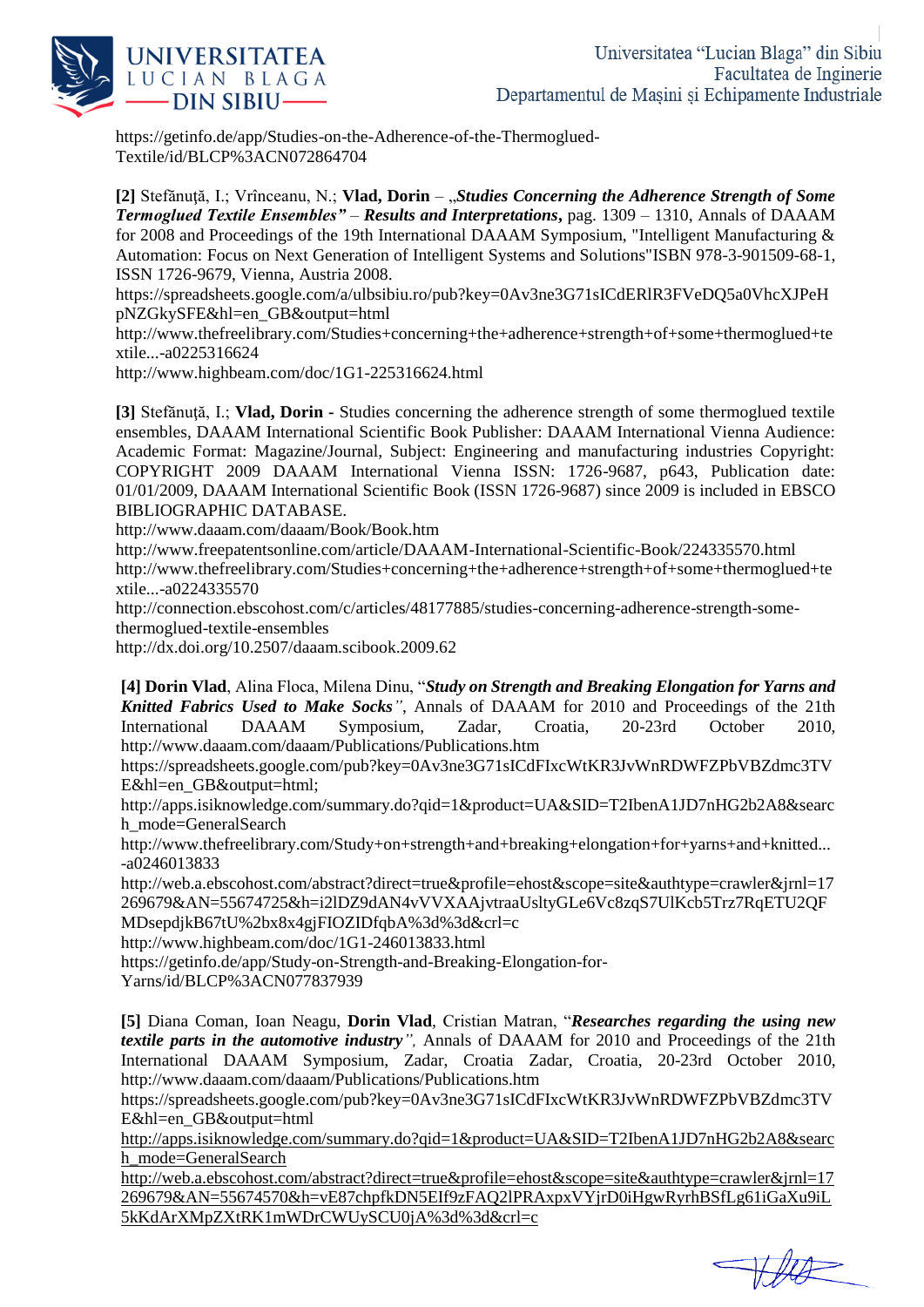

**[6]** Alina Coldea, **Dorin Vlad** – "*Research Regarding Air Permeability Of Knitted Fabric*", ANNALS OF THE UNIVERSITY OF ORADEA, FASCICLE OF TEXTILES, LEATHERWORK, VOLUME XII, p. 54 – 57, 2011, Ulrich's Update - Periodicals Directory; Directory of Open Access Journals (DOAJ) ; Directory of Research Journals Indexing (DRJI); SCIPIO, [http://textile.webhost.uoradea.ro/Annals/Vol%20XII-Nr%202-2011.pdf,](http://textile.webhost.uoradea.ro/Annals/Vol%20XII-Nr%202-2011.pdf)

**[7]** Alina Floca, **Dorin Vlad**, Costea Budulan, Study concerning the influence of the raw material on the friction resistance of socks - Annals of The Oradea University. Fascicle of Textile- Leatherwork, VOLUME XIII, ISSN 1843 - 813X, June 1st- $2<sup>nd</sup>$ , 2012, pp. 63-66, 5 page., Ulrich's Update - Periodicals Directory; Directory of Open Access Journals (DOAJ); Directory of Research Journals Indexing (DRJI); SCIPIO,

<http://textile.webhost.uoradea.ro/Annals/Contents%208.html>

http://connection.ebscohost.com/c/articles/87316801/study-concerning-influence-raw-material-strengthelongation-knit-socks,

http://www.drji.org/JournalVolumeDetails.aspx?jid=1843-

813X&vol=Volume%20:%2013%20Issue%20:%202,%20May,%202012&volid=3#,

http://www.freepatentsonline.com/article/Annals-DAAAM-Proceedings/246013833.html,

http://worldwidescience.org/topicpages/t/tensile+strength+elongation.html

**[8] Dorin Vlad**, Alina Floca, Costea Budulan, Study concerning the influence of the raw material on strength and elongation of knit for socks, Annals of the Oradea University. Fascicle Of Textile-Leatherwork, VOLUME XIII, ISSN 1843 - 813X, June 1st-2<sup>nd</sup>, 2012, pp. 151-155, Ulrich's Update -Periodicals Directory; Directory of Open Access Journals (DOAJ); Directory of Research Journals Indexing (DRJI); SCIPIO,

<http://textile.webhost.uoradea.ro/Annals/Contents%208.html>

http://connection.ebscohost.com/c/articles/87316801/study-concerning-influence-raw-material-strengthelongation-knit-socks,

http://www.drji.org/JournalVolumeDetails.aspx?jid=1843-

813X&vol=Volume%20:%2013%20Issue%20:%202,%20May,%202012&volid=3#,

http://www.freepatentsonline.com/article/Annals-DAAAM-Proceedings/246013833.html,

http://worldwidescience.org/topicpages/t/tensile+strength+elongation.html

**[9]** Alina Mihaela, COLDEA, **Dorin VLAD** - Transfer of Water Vapour thru the Articles Knitted On Small Diameter Circular Machine, ANNALS OF THE UNIVERSITY OF ORADEA, FASCICLE OF TEXTILES, LEATHERWORK, VOLUME XIV, 2013.

http://textile.webhost.uoradea.ro/Conferinta/2013/Volumes.html

Indexată: Ulrich's Update - Periodicals Directory, DOAJ (Directory of Open Access Journals), Directory of Research Journal Indexing (DRJI), SCIPIO

**[10] Dorin VLAD,** Alina Mihaela, COLDEA - The Influence of Humidity on the Tensile Strength and Breaking Elongation of Yarns for Knitting Socks, Annals of The University of Oradea, Fascicle of Textiles, Leatherwork, Volume Xiv, 2013.

http://textile.webhost.uoradea.ro/Conferinta/2013/Volumes.html

Indexată: Ulrich's Update - Periodicals Directory, DOAJ (Directory of Open Access Journals), Directory of Research Journal Indexing (DRJI), SCIPIO

**[11]** Diana Coman, Simona Oancea, Narcisa Vrînceanu, **Dorin Vlad** - The Correlation between Morphological and Structural Features and the Mechanical Behavior of Eco-dyed Textile Composites, 2nd WSEAS International Conference on ENERGY and ENVIRONMENT TECHNOLOGIES and EQUIPMENT (EEETE '13) June 1-3, 2013, Brasov, Romania., Proceedings of the 6th International Conference on Manufacturing Engineering, Quality and Production Systems (MEQUAPS `13), ISSN: 2227-4588, ISBN: 978-1-61804-193-7, [www.wseas.org,](http://www.wseas.org/) pp. 254-259

<http://www.wseas.org/multimedia/conferences/2013/Brasov/Program.pdf> Indexată SCOPUS

 $+442$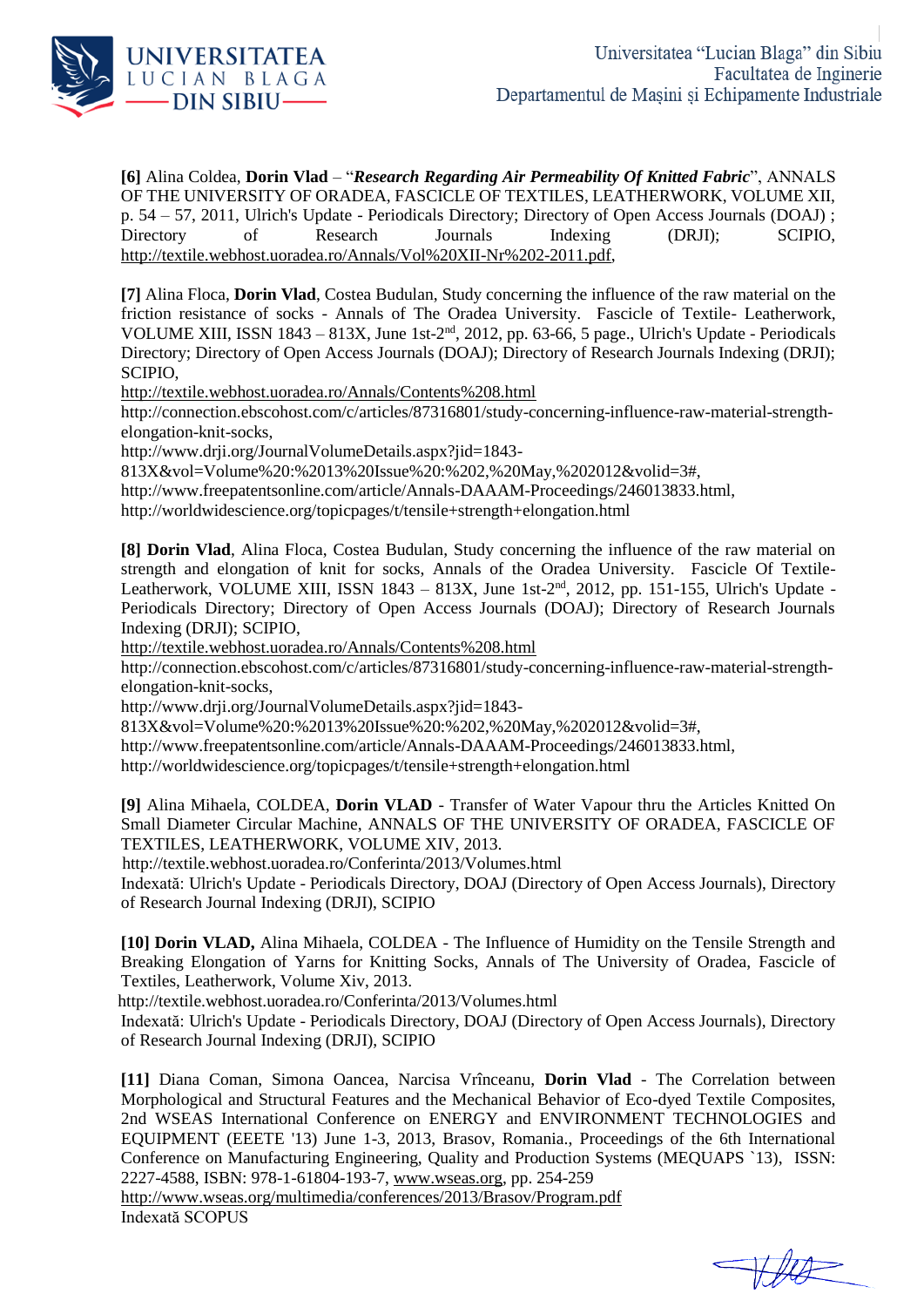

**[12]** Diana Coman, Narcisa Vrînceanu, Simona Oancea, **Dorin Vlad** - Application of Antibiotics and Peptides for Textiles with Antimicrobial Barrier: Interaction and Assessment, Proceedings of the the Fourth International Proficiency Testing Conference Brasov, Romania, (17)18th − 20th September, 2013 http://www.pt-conf.org/index.php/conference-proceeding/

**[13]** Alina Coldea, **Dorin Vlad**, Costea Budulan - The Influence of Raw Material On the Liquid Moisture Transport Through Knitted Fabric, International Scientific Conference "Innovative solutions for sustainable development of textiles and leather industry", 23rd-24th of May 2014, Oradea, Romania, "Annals of The University of Oradea. Fascicle of Textiles, Leatherwork", publication issued by Publishing House of University of Oradea (Editura Universităţii din Oradea)", Volume XV, 2014. (Print)  $=$  ISSN 1843 – 813X, (CD-ROM) = 2068 – 1070, ISSN-L = 1843 – 813X

Annals of the University of Oradea, Fascicle of Textiles- Leatherwork **is indexed in**:

**E**BSCO-Textile Technology Complete, **I**ndex Copernicus, **D**OAJ (Directory of Open Access Journals), **U**lrich's Update - Periodicals Directory, **D**irectory of Research Journal Indexing (DRJI), **I**nternational Impact Factor Services, **S**CIPIO

<http://textile.webhost.uoradea.ro/Conferinta/2014/Volumes.html>

**[14] Dorin Vlad**, Alina Mihaela Coldea - Research Regarding The Influence Of Knitted Fabric Geometry On Air Permeability, Joint International Conference of Doctoral and Post-Doctoral Researchers, Craiova, 12-13 September 2014, CONFERENCE PROCEEDINGS - ISBN 978-606-26-0215-4, VOLUME 2: Post-Doctoral research within Engineering and Exact Sciences, ISBN 978-606-26-0217-8, pp.322-330. Volumul de față este publicat în cadrul proiectului strtegic: "Burse Universitare în România prin Sprijin European pentru Doctoranzi si Post-doctoranzi (BURSE DOC-POSTDOC)", Contract nr. POSDRU/159/1.5/S/133255

<http://www.ucv.ro/media/det.php?id=640>

**[15] Vlad Dorin**, Coldea Alina - Study Regarding Yarn Tension during Knitting on Circular Machine with Small Diameter, International Scientific Conference "Innovative solutions for sustainable development of textiles and leather industry", 22rd-23th of May 2015, Oradea, Romania, ISSN 1843 – 813X, (CD-ROM) =  $2068 - 1070$ , ISSN-L =  $1843 - 813$ X, Volume XVI – nr.1, 2015, pp.93-98, Publishing House of University of Oradea (Editura Universităţii din Oradea), 2015

http://textile.webhost.uoradea.ro/Conferinta/2015/index.html,

[http://textile.webhost.uoradea.ro/Annals/Vol%20XVI-Nr.%201-2015/Art.nr.88-pag.93-98.pdf,](http://textile.webhost.uoradea.ro/Annals/Vol%20XVI-Nr.%201-2015/Art.nr.88-pag.93-98.pdf) INDEXARE: [https://doaj.org/article/cd6fb784c3234da5a4f57f15ddba42f6;](https://doaj.org/article/cd6fb784c3234da5a4f57f15ddba42f6) GoogleScholar.

**[16] Dorin Vlad**, Lucian Cioca - Research Regarding the Influence of Raw Material and Knitted Fabric Geometry on the Tensile Strength and Breaking Elongation, The 9th International Conference, INTER-ENG 2015, Interdisciplinarity in Engineering, 8 - 9 October 2015, "Petru Maior" University of Tîrgu-Mureş, Romania, ISI Proceeding (în curs de publicare), [http://inter-eng.upm.ro/2015/files/technical](http://inter-eng.upm.ro/2015/files/technical-program/Brochure.pdf)[program/Brochure.pdf,](http://inter-eng.upm.ro/2015/files/technical-program/Brochure.pdf) Published on Journal Procedia Technology, Reference no. PROTCY2124, PII: S2212-0173(16)00011-6, [Volume](http://www.sciencedirect.com/science/journal/22120173/22/supp/C) 22, 2016, Pages 60–67, doi:10.1016/j.protcy.2016.01.010, <http://www.sciencedirect.com/science/article/pii/S2212017316000116>

**[17]** Lal Mohan Baral, Lucian Lobonț, Bogdan Chiliban, **Vlad Dorin** - Preparing Smart Students Through Performing Problem Based Learning Activities Within University-Industry Collaborative Knowledge Sharing Platform, Proceedings of the 3rd International Engineering and Technology Education Conference (IETEC'15) and 7th Balkan Region Conference on Engineering and Business Education (BRCEBE), 1st – 4th November 2015, Sibiu, Romania, ISSN: 1843-6730, ISBN: 978-0-646-94781-5, pp. 96-101

**[18] Dorin VLAD**, Lucian-Ionel CIOCA - Research Regarding the Influence of Raw Material and Knitted Fabric Geometry on the Tensile Strength and Breaking Elongation, Procedia Engineering, 10th International Conference Interdisciplinarity in Engineering, INTER-ENG 2015, Targu-Mureș, Romania, ISSN: 1877-7058, 10.1016/j.protcy.2016.01.010, <http://www.inter-eng.upm.ro/2015/> Data publicarii: ianuarie 2016

THA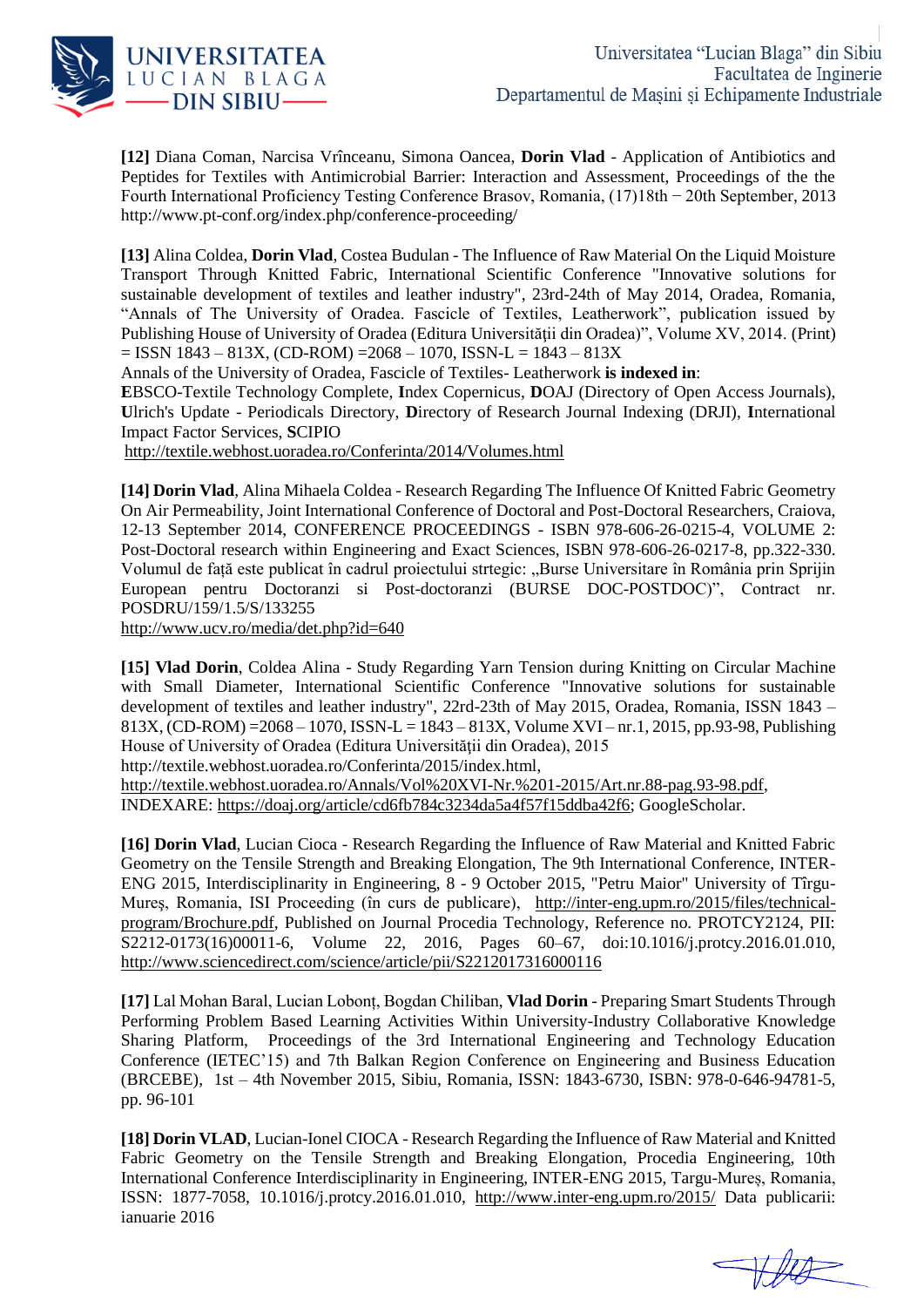

**[19]** Alina Mihaela COLDEA, **Dorin VLAD** - "Research Regarding the Physical-Mechanical Properties of Knits for Garments – Abrasion Resistance, Procedia Engineering, 10th International Conference Interdisciplinarity in Engineering, INTER-ENG 2016, Targu-Mureș, RomaniaISSN: 1877-7058, 10.1016/j.proeng.2017.02.397 http://www.inter-eng.upm.ro/2016/, Data publicării: octombrie 2016 [http://www.inter-eng.upm.ro/2016/,](http://www.inter-eng.upm.ro/2016/) Data publicării: octombrie 2016

**[20] Dorin VLAD**, Lucian-Ionel CIOCA - Research Regarding the Influence of Raw Material and Woven Fabric Geometry on the Air Permeability of Mattress, Procedia Engineering, 10th International Conference Interdisciplinarity in Engineering, INTER-ENG 2016, Targu-Mureș, Romania, ISSN: 1877- 7058, 10.1016/j.proeng.2017.02.396, [http://www.inter-eng.upm.ro/2016/,](http://www.inter-eng.upm.ro/2016/) octombrie 2016.

**[21] Vlad, Dorin**; Coldea, Alina Mihaela; Iridon, Anca Madalina - Study On The Water Vapor Permeability Through Geotextiles Used In Repair / Stabilizing Roads, ACADEMIC JOURNAL OF MANUFACTURING ENGINEERING vol.14, no. 2, ISSN 1583-7904, Data publicării: noiembrie 2016, pp.102-106, Indexare: EBSCO; SCHOLAR GOOGLE, [http://web.a.ebscohost.com/abstract?direct=true&profile=ehost&scope=site&authtype=crawler&jrnl=15](http://web.a.ebscohost.com/abstract?direct=true&profile=ehost&scope=site&authtype=crawler&jrnl=15837904&AN=119379592&h=CQtdv0fyMJX3i3Y%2ftd7Lp9ZCN3221RQ4Ht4z%2fQtYnALlqzVQyGsWRvGlBMNkyrUPLUP73yrC6JErU2NPf2aW3w%3d%3d&crl=c&resultNs=AdminWebAuth&resultLocal=ErrCrlNotAuth&crlhashurl=login.aspx%3fdirect%3dtrue%26profile%3dehost%26scope%3dsite%26authtype%3dcrawler%26jrnl%3d15837904%26AN%3d119379592) [837904&AN=119379592&h=CQtdv0fyMJX3i3Y%2ftd7Lp9ZCN3221RQ4Ht4z%2fQtYnALlqzVQyG](http://web.a.ebscohost.com/abstract?direct=true&profile=ehost&scope=site&authtype=crawler&jrnl=15837904&AN=119379592&h=CQtdv0fyMJX3i3Y%2ftd7Lp9ZCN3221RQ4Ht4z%2fQtYnALlqzVQyGsWRvGlBMNkyrUPLUP73yrC6JErU2NPf2aW3w%3d%3d&crl=c&resultNs=AdminWebAuth&resultLocal=ErrCrlNotAuth&crlhashurl=login.aspx%3fdirect%3dtrue%26profile%3dehost%26scope%3dsite%26authtype%3dcrawler%26jrnl%3d15837904%26AN%3d119379592) [sWRvGlBMNkyrUPLUP73yrC6JErU2NPf2aW3w%3d%3d&crl=c&resultNs=AdminWebAuth&result](http://web.a.ebscohost.com/abstract?direct=true&profile=ehost&scope=site&authtype=crawler&jrnl=15837904&AN=119379592&h=CQtdv0fyMJX3i3Y%2ftd7Lp9ZCN3221RQ4Ht4z%2fQtYnALlqzVQyGsWRvGlBMNkyrUPLUP73yrC6JErU2NPf2aW3w%3d%3d&crl=c&resultNs=AdminWebAuth&resultLocal=ErrCrlNotAuth&crlhashurl=login.aspx%3fdirect%3dtrue%26profile%3dehost%26scope%3dsite%26authtype%3dcrawler%26jrnl%3d15837904%26AN%3d119379592) [Local=ErrCrlNotAuth&crlhashurl=login.aspx%3fdirect%3dtrue%26profile%3dehost%26scope%3dsite](http://web.a.ebscohost.com/abstract?direct=true&profile=ehost&scope=site&authtype=crawler&jrnl=15837904&AN=119379592&h=CQtdv0fyMJX3i3Y%2ftd7Lp9ZCN3221RQ4Ht4z%2fQtYnALlqzVQyGsWRvGlBMNkyrUPLUP73yrC6JErU2NPf2aW3w%3d%3d&crl=c&resultNs=AdminWebAuth&resultLocal=ErrCrlNotAuth&crlhashurl=login.aspx%3fdirect%3dtrue%26profile%3dehost%26scope%3dsite%26authtype%3dcrawler%26jrnl%3d15837904%26AN%3d119379592) [%26authtype%3dcrawler%26jrnl%3d15837904%26AN%3d119379592](http://web.a.ebscohost.com/abstract?direct=true&profile=ehost&scope=site&authtype=crawler&jrnl=15837904&AN=119379592&h=CQtdv0fyMJX3i3Y%2ftd7Lp9ZCN3221RQ4Ht4z%2fQtYnALlqzVQyGsWRvGlBMNkyrUPLUP73yrC6JErU2NPf2aW3w%3d%3d&crl=c&resultNs=AdminWebAuth&resultLocal=ErrCrlNotAuth&crlhashurl=login.aspx%3fdirect%3dtrue%26profile%3dehost%26scope%3dsite%26authtype%3dcrawler%26jrnl%3d15837904%26AN%3d119379592)

[https://scholar.google.ro/citations?view\\_op=view\\_citation&hl=ro&user=IWdNRC0AAAAJ&citation\\_f](https://scholar.google.ro/citations?view_op=view_citation&hl=ro&user=IWdNRC0AAAAJ&citation_for_view=IWdNRC0AAAAJ:LkGwnXOMwfcC) [or\\_view=IWdNRC0AAAAJ:LkGwnXOMwfcC](https://scholar.google.ro/citations?view_op=view_citation&hl=ro&user=IWdNRC0AAAAJ&citation_for_view=IWdNRC0AAAAJ:LkGwnXOMwfcC)

**[22] Dorin VLAD**, Ionel BARBU, Monica SZABO – Research on Transfer of Liquid Water Absorption of Knitted Structures for Socks Destination, Annals of The University of Oradea, Fascicle of Textiles, Leatherwork, International Scientific Conference "Innovative solutions for sustainable development of textiles and leather industry", 27th-28th of May 2016, Oradea, Romania, vol. XVII, nr. 2, ISSN 1843 – 813X, anul publicării: mai 2016, pp. 139-144, Indexare: Copernicus; DOAJ; EBSCO, http://www.journals.indexcopernicus.com/Annals+of+the+University+of+Oradea+Fascicle+of+Textiles +Leatherwork,p2900,3.html;

**[23]** Alina Mihaela Coldea, **Dorin Vlad** - Study Regarding the Physical-Mechanical Properties of Knits for Garments - Pilling Performance, Proceedings of MSE 2017, 8th INTERNATIONAL CONFERENCE ON MANUFACTURING SCIENCE AND EDUCATION - MSE 2017 - TRENDS IN NEW INDUSTRIAL REVOLUTION, 7-9 june 2017, România, [https://www.matec](https://www.matec-conferences.org/articles/matecconf/abs/2017/35/contents/contents.html)[conferences.org/articles/matecconf/abs/2017/35/contents/contents.html,](https://www.matec-conferences.org/articles/matecconf/abs/2017/35/contents/contents.html) Published online: 09 August 2017, DOI: <https://doi.org/10.1051/matecconf/201712101002>

**[24]** Vlad, Dorin, Oleksik, Mihaela – Research Regarding Uniaxial Tensile Strength Of Nylon Woven Fabrics, Coated And Uncoated With Silicone, 9th International Conference On Manufacturing Science And Education (MSE 2019): Trends In New Industrial Revolution, june 05-07, 2019, România, DOI**:** 10.1051/matecconf/201929009003,

[https://apps.webofknowledge.com/full\\_record.do?product=WOS&search\\_mode=GeneralSearch&qid=1](https://apps.webofknowledge.com/full_record.do?product=WOS&search_mode=GeneralSearch&qid=1&SID=C1XZwCFZbODUliAR1fz&page=1&doc=8) [&SID=C1XZwCFZbODUliAR1fz&page=1&doc=8](https://apps.webofknowledge.com/full_record.do?product=WOS&search_mode=GeneralSearch&qid=1&SID=C1XZwCFZbODUliAR1fz&page=1&doc=8)

## **D. Lucrări publicate în ultimii 10 anii în reviste și volume de conferințe cu referenți (neindexate)**

**[1]** Alina Floca, **Dorin VLAD -** *"Study of Seam Strength on Knitted Fabrics"* ACTA UNIVERSITATIS CIBINIENSIS (ISSN 1583-7149)**,** Technical Series**,** vol. LVIII, (2009), p. 72 – 77; http://inginerie.ulbsibiu.ro/index.php/Buletin\_ACTA.

**[2] Dorin VLAD,** Alina FLOCA**, -** *"Analysis of Tensile Strength of Seams make on Knitted Fabric",*  ACTA UNIVERSITATIS CIBINIENSIS (ISSN 1583-7149)**,** Technical Series**,** vol. LIX, (2009), p. 84 –

 $Hdd =$